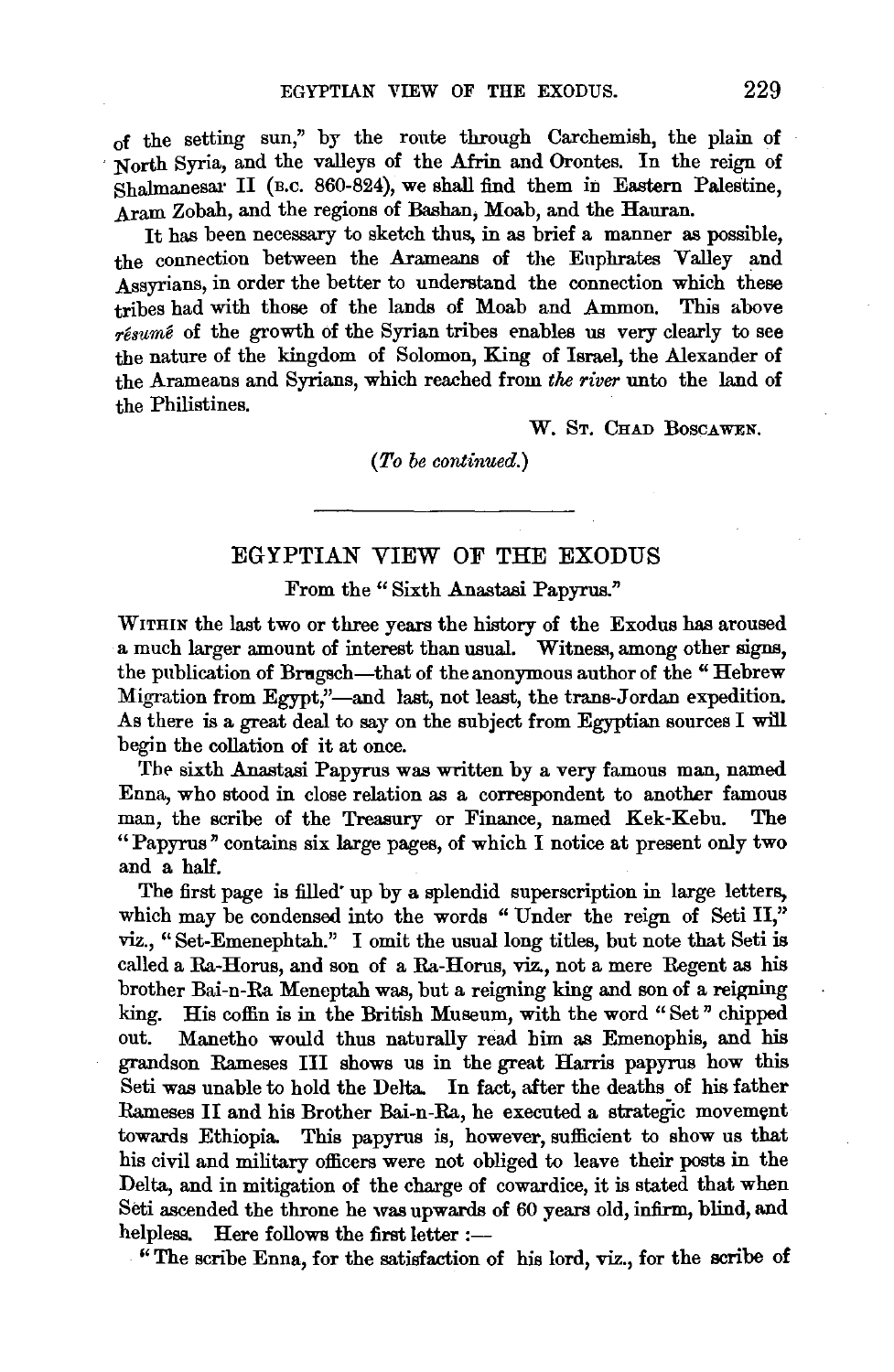the treasury Kek-Kebu in the palace. This comes to give an account to my lord. Whenever I am to give a full reckoning, to leave to those that: shall come after me, perfectly safe will be the goods and chattels. I shall have caused no deficiency to my lord since I have come to his property."

This is the ordinary common opening between the official at home and the scribe on an expedition. Going on with the letter, he says, "I brought; up the fleet, which gave me its protection. This it gave to me as far as. up to the men of the magazine, in the fortress of Tabnet, which fortress the military scribe, the commissary of cattle, had dug, who was posted  $a_{t}$ . the fortress of Tabnet. The work was completed in 23 days, but its; watch fell off, and the head astrologer took every step that was wrong. He forced my three serving men whom he took before the General Huee, with whom was the scribe Ptah-m-heb."

Here we see the political position coming already into view. A strong hostility is evident between our well known Enna the scribe *par excellence*  of Seti II, and directed against the representative of the astrological party. In other words, between the civil and military officers who remained in the Delta when deserted by Seti II. The programme of the military was the digging of fortifications to protect every little village in the Delta. This points to the state of things explained in the great Harris Papyrus, when Emenophis had retired leaving the Delta open to Siptah Thuoris and the strong Mediterranean maritime Powers.

All through this Papyrus the party which opposed the military party in the Delta was specially the Finance or Treasury department. I cannot at present lay my hand upon the evidence, but I stated 25 years ago in my" Exodus Papyri," that the head of the Treasury was Phinehas, second son of the Great Regent Bai-n-Ra Meneptah Hotep-hima. Bai-n-Ra, who saved his country for a time at the great battle of Prosopis, was a loyal friend of the Hebrews ; and the very name of his second son Phinehas shows his close relations with the Semites. The letter proceeds. " Now it came to pass that while I numbered the Sem people on the list, he " (the head astrologer) "carried off the Sem people in the fortress. Then it came to pass that he made me number them on the list in the Temple of Rameses. When the people forced him in the fortress, he could not stand against the collected leaders. He made me carry the Sem people to the Temple of Nebt-hotep. He brought also two women to me, who said, 'Let the head of the Treasury end the matter.'"

If must be remembered that the papyrus from which I take this is not in a very good condition, but I cannot doubt that I am substantially right in my translations hitherto. It results, then, on Egyptian evidence, that a certain Sem<sup>\*</sup> people, supported by the civil authorities, managed to get together to the Temple of Nebt-hotep; notwithstanding the opposition of  $\frac{1}{2}$  military party. There is now a gap of half a line after which we  $R$  and  $R$  . There is now a gap of man a rinc, and which we

" I pacified (?) the Sem people, who brought up people by my side to say, let the slaves of the Sem people go with it, for there is favour for the slaves of the Sem reople before the Head of Finance. So they were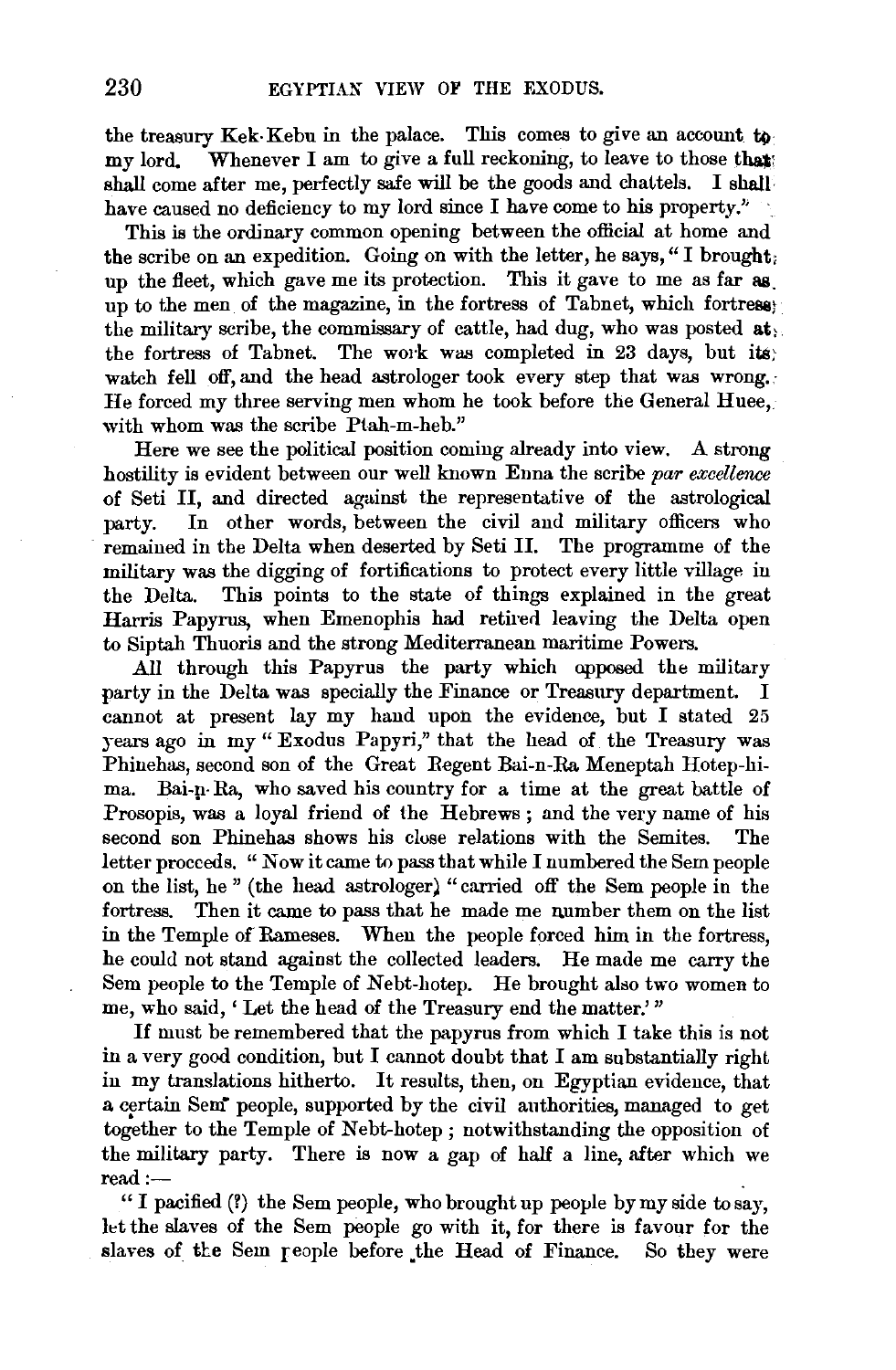allowed to perform the Service in the month Paoni their beginning of months."

I hesitate in presence of two words which I have here passed over. The fact is that, after the publication of my " Exodus Papyri" I left off  $\frac{1}{2}$  can be computed in the sentence of  $\frac{1}{2}$   $\frac{1}{2}$  and  $\frac{1}{2}$   $\frac{1}{2}$   $\frac{1}{2}$   $\frac{1}{2}$   $\frac{1}{2}$   $\frac{1}{2}$   $\frac{1}{2}$   $\frac{1}{2}$   $\frac{1}{2}$   $\frac{1}{2}$   $\frac{1}{2}$   $\frac{1}{2}$   $\frac{1}{2}$   $\frac{1}{2}$   $\frac{1}{2}$   $\$ seems to identify the Egyptian beginning of their month Paoni with the new year's day among the Sem people at the time these events were taking plare. The calculations are all made in my " Exodus Papyri," the result being that in B.c. 1291, which Miss Corbaux holds as the date of the Exodus, the first new moon after the vernal equinox was visible on what we call April 6, which the Egyptians at that time call the beginning of Paoni.

The statement here made, viz, that the Sem people (probably the Semites) had themselves slaves under them, may modify our view on the miseries endured by the Hebrews. Leave, however, having at last been given to these slaves of slaves, they "took the robes which had been brought up before the Head of Finance, to give an aceount to my lord. The robes were brought and the Head of Finance caused them to be looked to."

| " Royal Robes<br>Other Robes |                                  |                       | 87<br>64 |
|------------------------------|----------------------------------|-----------------------|----------|
| Other Robes                  | $\ddot{\phantom{a}}$<br>$\cdots$ | $\cdots$<br>$\ddotsc$ | - 27     |
|                              | In all                           |                       | 178."    |

This part of the papyrus is in good condition, and I apprehend there can be no dispute about the translation. It is surprizing that this spoiling of the Egyptians has been for 25 years pointed out and no notice taken of it From the Egyptian point of view, it appears that the great Exodus consisted of many small movements, each of them being of manageable size. If every 50th person collected at the Temple of Nebt-hotep considered himself or herself entitled to a splendid robe, there would have been about 8,000 desirous of attending the national annual ceremonies.

"When the numbering· was over, I disposed the people before the leaders. The leaders, said to it, 'Let the people be complete in everything that is arranged for it.' There was put down for me four days for the journey which the leaders made. The second military scribe gave it the start. He also brought aid of carriers. He brought also two women at the waters of who said, 'Let each child go.' He did not allow it. He was after the cattle of the head commissary Moses."

Thus, from the Egyptian point of view, Moses superintended herds of cattle, and this presence of a Moses makes it probable that Enna is here describing the chief among the many small movements for keeping the new year's day. A military scribe seems to have been obliged to accompany the four days' expedition, showing, however, his annoyance by refusing a request about the children. It is also very curious to observe that up to the time when the sacred robes were given out the account has